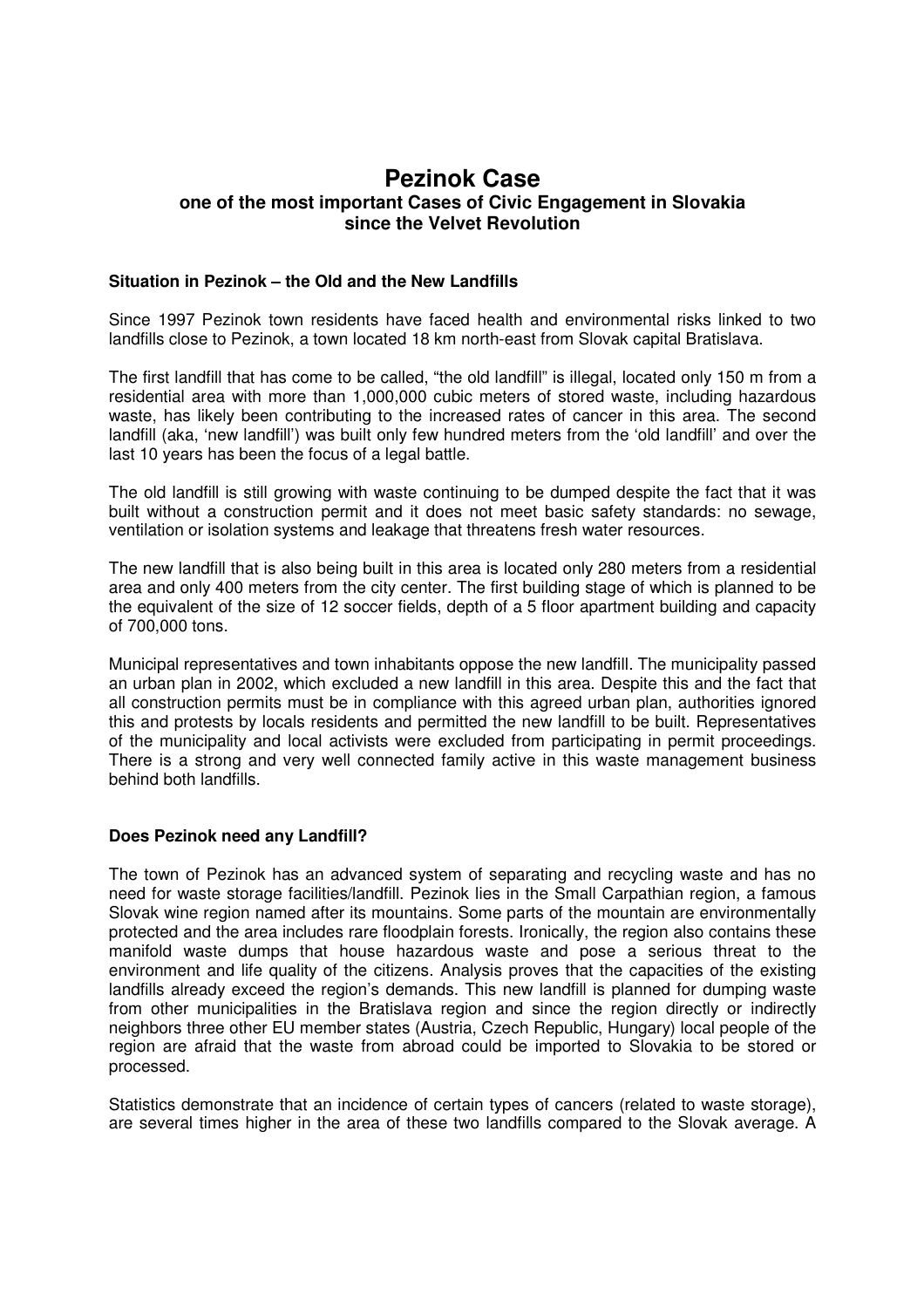test hole drilling closest to the leakage from the landfill showed alarmingly high presence of certain chemicals and this information has been published.

## **Corrupt Angle of the Story**

Pezinok is the most obvious case of strong business interests, with links to the top political figures that have gone above and beyond the law. The old landfill was privatized and bought by a local family of Ján Man sr. and his company Ekologická skládka, a.s. in 1996. Ján Man sr. was a sponsor of the SMER party and its local politicians in Pezinok. SMER party ruled in Slovakia between 2006 and 2010. His son, Ján Man jr. was a political appointee to the position of the Head of the Regional Constructing Office (RCO). Ján Man jr. was a protégé of Martin Glváč, a former State Secretary of the Ministry of Construction and a top SMER official, currently member of the parliament for the SMER party.

Another SMER appointee for the Head of the Municipal Environment Office in Pezinok issued favorable opinion for the construction of the new landfill. The same person is also an official of the Pezinok basketball team vastly sponsored by Ján Man sr.

RCO, headed by Ján Man jr., issued a permit for the landfill after the Pezinok Constructing Office disapproved the landfill at the fist stage. In this decision making all participants have been dismissed except for this one investor. Decisions around the permit have not been disclosed to anyone except this investor. Ján Man Jr. was at that time a member of the Ekologická skládka, a.s. board of trustees, and only several months later became the owner of the land, on which the new landfill site was planned to be constructed.

Another business figure engaged in the case is Marián Kočner, Slovak businessman with a very unclear and problematic past. Kočner is a representative of the Westminster Brothers, Inc. a beneficiary of the assignment of the right to build the new landfill site from Ekologická skládka, a.s. This fictional and temporary transaction allowed Ján Man sr. and Ján Man jr. to ignore legal orders and continue construction. Kočner is also a personal friend at that time to the Prosecutor General, Dobroslav Trnka. Criminal proceedings initiated by activists in this case around these illegal transactions have not been recognized.

In more than 10 years, Pezinok citizens and their civic campaign initiative experienced serious breaches of law and legal provisions, manipulation and lies, conflict of political and business interests, mistreatment and dismissal from participation in decision-making, as well as absurd court decisions. Several key documents have been illegally declared as "classified". A legal decision on banning landfill construction has disappeared from the file. An important document issued by the prosecution had "two versions" - the last page, containing the important part of the decision, has been replaced.

#### **Powerful Campaign uses Legal Tools & People Power**

Since 1998 this campaign has been an intense and very complex fight engaging with Pezinok municipality and Pezinok activists on one side, opposing investors, powerful businessmen connected to top political party leaders and corrupt state authorities over public interest on the other side of the battle. The campaign has targeted many decision-making institutions and different levels of courts, including the Supreme Court, Constitutional Court and Court of EU (Court of Justice of the European Union – referred to as ECJ).